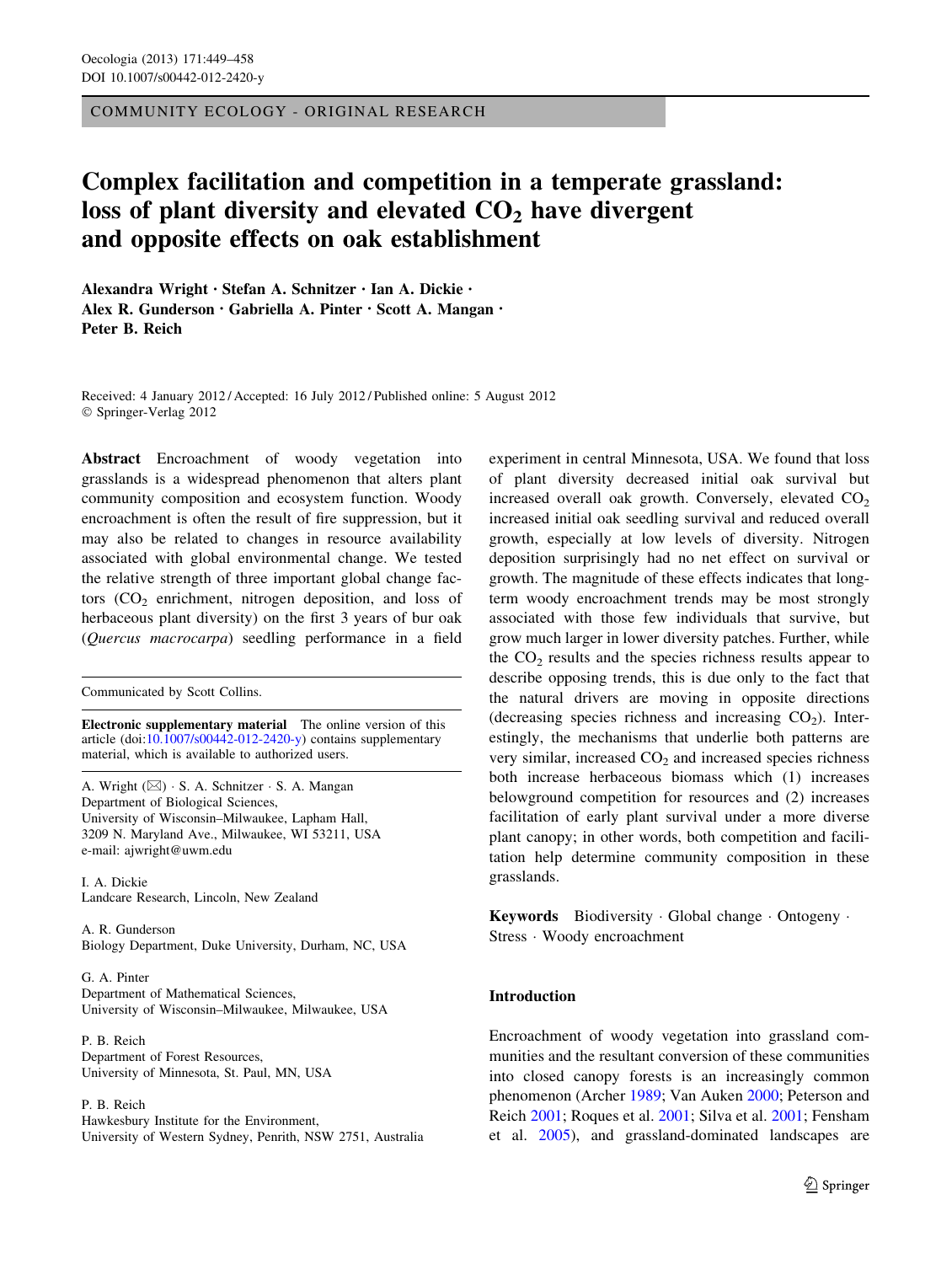increasingly rare globally (Hoekstra et al. [2004\)](#page-8-0). Species compositional shifts caused by woody encroachment into grasslands have important implications for community dynamics and ecosystem properties, such as carbon (C) storage and nitrogen (N) cycling (Post et al. [1982](#page-9-0); Reich et al. [2001b](#page-9-0); Jackson et al. [2002;](#page-8-0) McCulley et al. [2004](#page-9-0); Knapp et al. [2008;](#page-8-0) McKinley and Blair [2008](#page-9-0); Barger et al. [2011\)](#page-8-0). While regional distributions of woody plants appear to be co-constrained by large-scale differences in precipitation and fire regimes (Staver et al. [2011\)](#page-9-0), local success of woody plants in grasslands is strongly associated with a change in disturbance regime that favors woody plants over herbaceous species, such as fire suppression (Van Auken [2000;](#page-9-0) Roques et al. [2001](#page-9-0); Silva et al. [2001\)](#page-9-0) or increased grazing pressures by cattle (Archer et al. [1995;](#page-8-0) Brown and Archer [1999\)](#page-8-0). However, recent evidence suggests that altered resource availability associated with global environmental changes [e.g., decreasing biodiversity and increasing atmospheric carbon dioxide  $(CO<sub>2</sub>)$ , and N deposition] may also drive woody encroachment into grasslands; the role of these factors and their interactions remain, however, poorly understood (Archer et al. [1995](#page-8-0); Van Auken and Bush [1997;](#page-9-0) Polley et al. [2003](#page-9-0); Davis et al. [1999;](#page-8-0) Dickie et al. [2007;](#page-8-0) Classen et al. [2010\)](#page-8-0).

Increased global extinction rates and loss of biodiversity (e.g., Vitousek et al. [1997](#page-9-0)) may substantially alter grassland community composition. Specifically, loss of plant diversity at the patch scale may affect how plant species interact in positive (e.g., facilitation) and negative (e.g., competitive) ways; we outline these changes below.

Competition The relationship between diversity and productivity is complex and feeds back on itself at different spatial scales (Bengtsson et al. [2002\)](#page-8-0). For example, macroscale plant species richness patterns are a function of regional productivity gradients (Abrams [1995;](#page-8-0) Chase and Ryberg [2004;](#page-8-0) but see Adler et al. [2011](#page-8-0)). Conversely, at local scales, increasing levels of plant diversity drive increased production of biomass (Tilman et al. [2001](#page-9-0); Reich et al. [2001a](#page-9-0), [2012](#page-9-0); van Ruijven and Berendse [2003](#page-9-0); Roscher et al. [2005](#page-9-0); Isbell et al. [2011;](#page-8-0) Zhang et al. [2012\)](#page-9-0) because higher diversity communities contain a larger number of species with unique traits (Reich et al. [2012](#page-9-0)) and competition strategies. As increasing numbers of species co-occur in an assemblage, their complementary resource acquisition strategies use overall resource pools more completely. This complementary resource use results in greater community-level biomass (Tilman et al. [1997b\)](#page-9-0) and, consequently, the community itself becomes less susceptible to colonization (Kennedy et al. [2002](#page-8-0)).

For the purposes of this study, we focus on the wellestablished positive relationship between local species richness and biomass production (Tilman et al. [2001;](#page-9-0) Reich et al. [2001a](#page-9-0); van Ruijven and Berendse [2003;](#page-9-0) Roscher et al. [2005](#page-9-0); Isbell et al. [2011](#page-8-0); Zhang et al. [2012\)](#page-9-0). We predict that when applied to woody encroachment into grasslands, declining levels of herbaceous species diversity associated with global change can drive lower levels of biomass production (Schnitzer et al. [2011](#page-9-0)) and decreased competition for resources (Tilman et al. [1997a](#page-9-0), [b](#page-9-0)). Decreased plant diversity may therefore lead to increased susceptibility to woody encroachment (Naeem et al. [2000](#page-9-0); Kennedy et al. [2002](#page-8-0); Fargione and Tilman [2005](#page-8-0)).

Facilitation Loss of herbaceous species diversity may also alter facilitative interactions between plants. Survival rates of young plants tend to increase with increasing canopy cover, particularly in ecosystems that experience extreme abiotic conditions (Bertness and Callaway [1994;](#page-8-0) Miriti [2006](#page-9-0); Cuesta et al. [2010](#page-8-0); Bustamente-Sanchez et al. [2011](#page-8-0); Farrer and Goldberg [2011](#page-8-0)). This facilitation effect is due to amelioration of the microclimate under higher density canopies (Callaway [1995](#page-8-0); Callaway and Walker [1997](#page-8-0); Cuesta et al. [2010;](#page-8-0) Bustamente-Sanchez et al. [2011](#page-8-0)). The strength of facilitation likely increases with increasing species diversity because higher diversity assemblages usually have increased canopy cover (Tilman et al. [2001\)](#page-9-0). However, there is little empirical evidence to support a direct relationship between plant diversity and facilitation (but see Bruno et al. [2003](#page-8-0) and Bulleri et al. [2008](#page-8-0) for theoretical discussion).

Other global change factors, such as increased  $CO<sub>2</sub>$  and N deposition, also alter resource availability and can have interactive effects on woody encroachment into grasslands. For example, elevated atmospheric  $CO<sub>2</sub>$  appears to benefit woody seedlings grown alone in water-limited environments (Davis et al. [2007\)](#page-8-0) and may help explain past woody range expansions (Kgope et al. [2009\)](#page-8-0), particularly in the presence of fire (Bond and Midgley  $2000$ ). Elevated  $CO<sub>2</sub>$ increases plant water use efficiency (WUE), which should increase soil water availability (Polley et al. [2003](#page-9-0); Reich [2009](#page-9-0); Adair et al. [2011](#page-8-0)). Because woody plant establishment is often restricted by low soil water availability (Staver et al. [2011](#page-9-0)), an increase in soil moisture due to increased WUE may stimulate woody encroachment into grasslands. However, when soil water is limiting, increased soil water availability should also influence the growth of herbaceous species, although to our knowledge no study has assessed how  $CO<sub>2</sub>$  and herbaceous species richness simultaneously affect woody–herbaceous plant interactions. Finally, recent research has shown that past increases in atmospheric  $CO<sub>2</sub>$  concentrations may have strongly controlled woody encroachment into grasslands when atmospheric  $CO<sub>2</sub>$  was relatively low (180 ppm) but that  $CO<sub>2</sub>$  may not be such a strong driver of woody success under current conditions (approx. 370 ppm at the time of this experiment; Kgope et al. [2009\)](#page-8-0).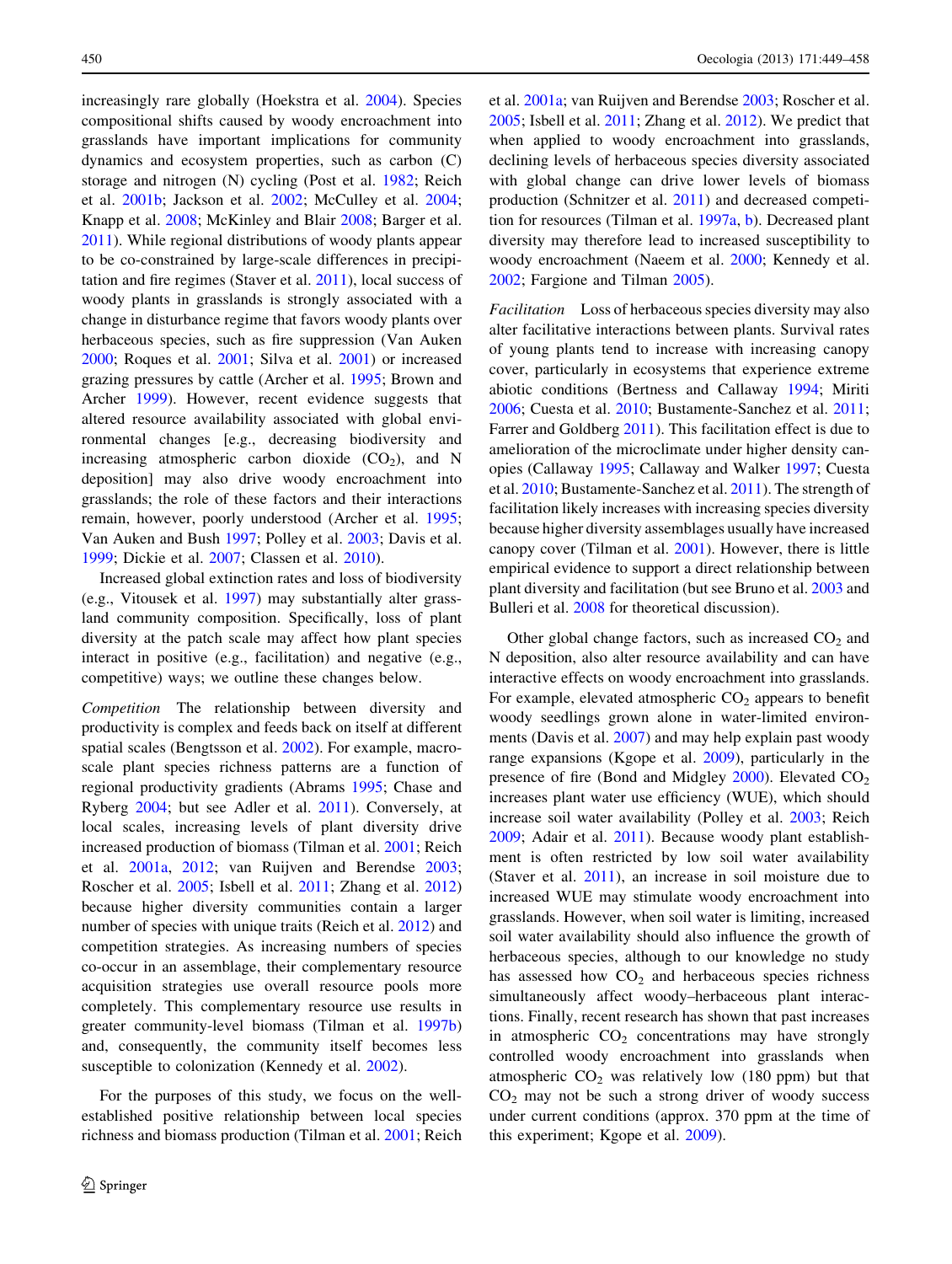N deposition often increases aboveground herbaceous productivity (Reich et al. [2001a](#page-9-0), [c\)](#page-9-0) and reduces both light and soil water availability in herbaceous vegetation (Tilman [1987](#page-9-0)). The effect of N deposition may limit oak establishment due to increased competition for light and/or water. Indeed, these indirect effects of N addition reduce woody plant growth and survival in grasslands in central Minnesota (Davis et al. [1998,](#page-8-0) [1999\)](#page-8-0), and this effect depends on herbaceous productivity (Dickie et al. [2007](#page-8-0)). To date, most studies have examined woody encroachment into grasslands by manipulating only one or two factors in isolation, and the interacting effects of these global change factors, while potentially substantial, are largely unknown.

We examined the simultaneous roles of herbaceous species richness, elevated  $CO<sub>2</sub>$ , and N enrichment on bur oak seedling survival and growth in Minnesota, USA. Bur oaks (Quercus macrocarpa) and pin oaks (Q. ellipsoidalis) are common woody colonizers in grasslands in this region and are therefore appropriate candidates to address general trends in woody encroachment. We tested the following four hypotheses: (1) decreasing herbaceous species diversity decreases oak survival rates due to loss of the facilitative effects of a more diverse, higher canopy cover plant community; (2) decreasing herbaceous diversity increases resource availability and therefore promotes oak growth due to lack of competition from neighboring plants; (3) CO2 enrichment increases oak performance (both survival and growth) due to increased soil water availability; (4) N deposition decreases oak performance by increasing herbaceous productivity and thus increasing competition for other limiting resources.

#### Materials and methods

#### Study site and experimental design

We conducted this study within the framework of the Biodiversity,  $CO<sub>2</sub>$ , and N (BioCON) experiment at the Cedar Creek Ecosystem Science Reserve, located in central Minnesota. Soils at this site consist of nutrient-poor glacial outwash sand plain with low water- and nutrient-holding capacity (Reich et al. [2001a\)](#page-9-0). Species richness levels in natural prairie communities at this field site range from approximately four species to 16 species per  $0.5 \text{ m}^2$  plot, and aboveground biomass (AGB) ranges from approximately 50 to 150  $\text{g/m}^2$  (Knops [2006](#page-9-0)). Natural communities are dominated by Schizachyrium  $(C_4$  grass, accounts for 69–76 % of all aboveground biomass in prairies). Several other species of  $C_3$  grasses are also common (*Poa prat*ensis, Panicum oligosanthes, and Agrostis scabra), and Rumex acetosella (forb) and Andropogon gerardii  $(C_4)$ grass) can be found in high abundances (Knops [2006](#page-9-0)).

Mean annual precipitation at Cedar Creek is  $78 \pm 7.5$  cm [95 % confidence intervals (CI) for 1982–2009], while mean annual precipitation over the course of our study (2001–2004) was 79.9  $\pm$  12.9 cm (95 % CI, no significant difference in rainfall from long-term average).

The BioCON experiment utilized six circular 20-m diameter plots; three are enriched to 560  $\mu$ mol mol<sup>-1</sup> of  $CO<sub>2</sub>$ , which is pumped from a ring of PVC tubes using a free air  $CO<sub>2</sub>$  enrichment system (FACE), while three control plots (hereafter referred to as "rings") received approximately 370  $\mu$ mol mol<sup>-1</sup> of CO<sub>2</sub>, which was the ambient atmospheric  $CO<sub>2</sub>$  level at the time of the experiment. The level of 560  $\mu$ mol mol<sup>-1</sup> of CO<sub>2</sub> was based on International Panel on Climate Change models for projected  $CO<sub>2</sub>$  concentrations by the year 2100. Nested within the rings are herbaceous species diversity and N treatments that subdivide the plots into 359 2  $\times$  2-m square subplots. To manipulate species diversity, these plots were planted with 12  $\rm g$  m<sup>-2</sup> of seed of one, four, nine, or 16 species in 1997. Herbaceous species composition in each of these diversity treatments was randomly assigned from a pool of 16 species, representing four species from each of four functional groups (4  $C_3$  grasses, 4  $C_4$  grasses, 4 legumes, and 4 non-N fixing herbaceous plants). Species mixes were maintained with planted species only (although not reseeded) using hand weeding. Within each ring, 21–22 subplots were planted using one species, 20–21 were planted with four species, ten subplots with nine species, and eight subplots with 16 species (total of 59–61 subplots per ring, 6 rings). For each diversity level, half of the plots had either N added in dry granules annually  $(4 \text{ g N m}^{-1})$  $year^{-1}$  as  $NH<sub>4</sub>NO<sub>3</sub>$  or no N added.

In each of the 359 plots, we sampled herbaceous biomass (above and belowground) each June and August from 2001 to 2004. Aboveground biomass was clipped in  $10 \times 100$ -cm strips at the soil surface and never sampled less than 15 cm from plot boundaries (to avoid edge effects). Belowground biomass was sampled to a depth of 100 cm using three 5-cm cores in the same area as the vegetation clip strips (see Reich et al. [2001c](#page-9-0) for more details). Biomass sampling was conducted in different areas of plots for every sampling date of this study. We recorded soil volumetric water content monthly between May and October 2001–2004 using time domain reflectometry and percentage light transmission below the canopy monthly between May and October 2001–2004 using a 1-m integrated photosynthetically active radiation sensor (Li-Cor Biosciences, Lincoln, NE). In June and August of 2001 and 2002, we measured available soil N (in the forms of nitrate and ammonium) in each plot by collecting four soil cores at 0–20 cm depth, extracting N using 1 M KCl, and analyzing the N content using an element analyzer (Costech Technologies model 4050; Valencia, CA)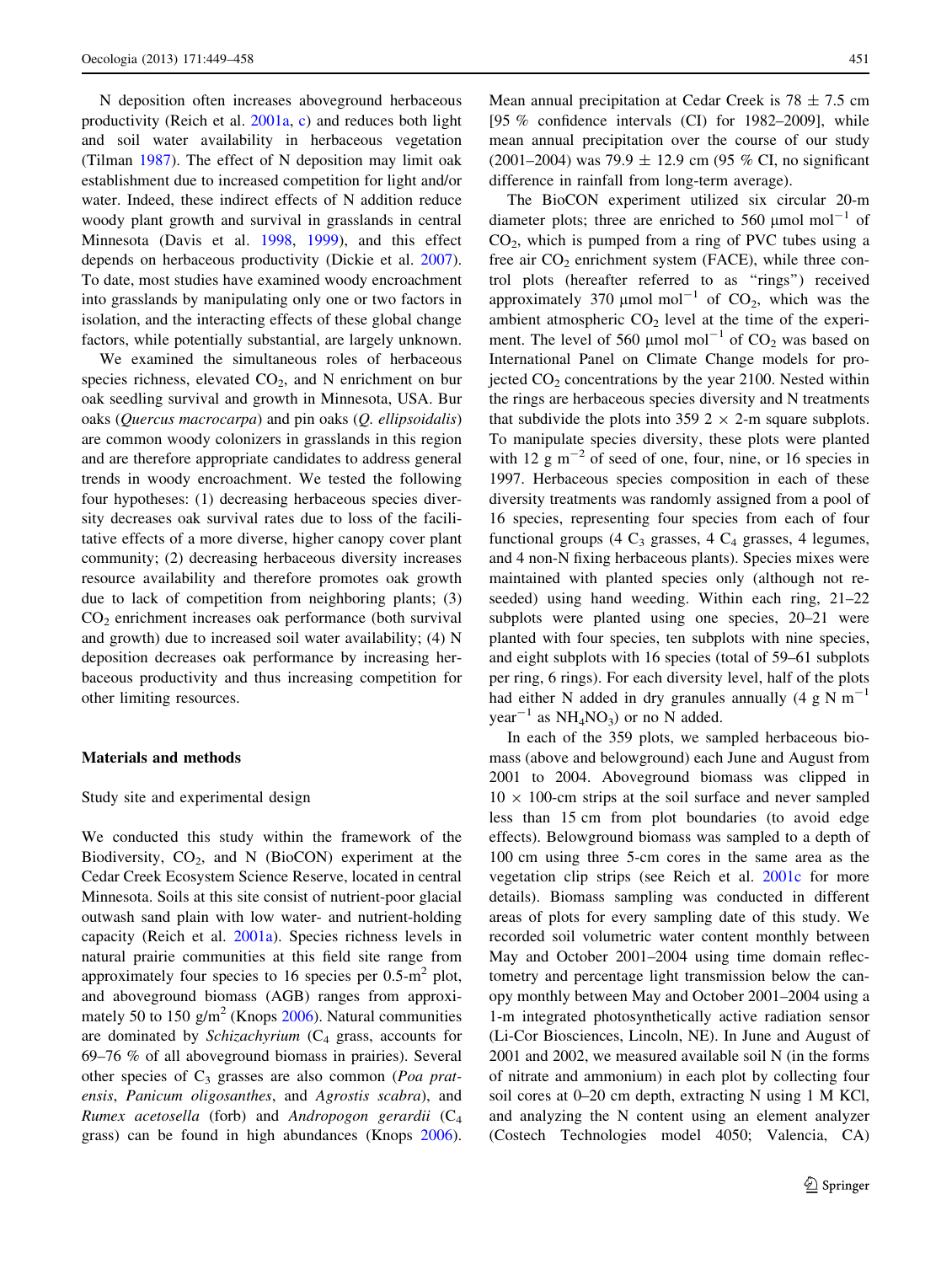<span id="page-3-0"></span>according to Dijkstra et al. ([2005\)](#page-8-0). All measurements taken over the course of this experiment (above- and belowground biomass, soil moisture, percentage light transmission, and soil N) were averaged across all sampling dates in order to obtain a single plot-level average over time.

#### Oak performance

In October 2001, we collected and germinated recently fallen acorns from multiple local adult bur oak trees at the Cedar Creek Ecosystem Science Reserve. We combined and homogenized the acorns and planted three germinated seeds in each of the 359  $2 \times 2$ -m subplots. In June 2002, we recorded oak survival and the number of leaves per plant. In August 2002, we recorded plant survival, height, and the number of leaves per plant. In August 2004, we recorded survival, height, diameter, and the number of leaves per plant and then harvested all surviving individuals. We estimated aboveground oak biomass over the course of the study using an allometric relationship that we derived using the field measurements and aboveground dry mass from the final harvest [June 2002 AGB (in grams) =  $-0.277 + (0.338 \times$ leaves),  $r^2 = 0.805$ ,  $P < 2.2e-16$ ,  $n = 227$ ; August 2002 AGB (in grams) =  $-0.837 + (0.112 \times \text{height}) + (0.281 \times$ leaves),  $r^2 = 0.835, P < 2.2e-16, n = 227$ .

#### Statistical analysis

# Base models

We analyzed oak survival using a generalized linear mixed-effects model (GLMM) for repeated measures with a multinomial distribution (SAS PROC GLIMMIX; SAS Institutie, Cary, NC). In this model, each  $4-m^2$  plot was the experimental unit, and the probability of survival was based on the number of oak seedlings surviving in each plot (0–3 possible survivors). This base model included N addition, species richness,  $CO<sub>2</sub>$  enrichment, and all first order interactions as fixed effects, and ring nested within  $CO<sub>2</sub>$  as a random effect (follows Reich et al.  $2001a$ ). The three sampling dates were treated as repeated measures, and each  $4-m^2$  plot was included as the subject. We analyzed growth (AGB of surviving seedlings per  $4-m^2$  plot) over time using a similarly structured mixed-effects model with a normal distribution (SAS PROC MIXED). Biomass was log-transformed to normalize residuals.

## Covariate models

We evaluated the explanatory power of herbaceous biomass, percentage light transmission below the herbaceous vegetation, soil moisture, and soil N concentrations on oak

performance by including these measures as covariates. For both growth and survival, we constructed separate models, including all covariates in isolation as well as all combinations of covariates. We compared these covariate models to the base models described above using Akaike Information Criteria (AIC).

We present AIC scores for all GLMM's in the Electronic Supplementary Material (ESM) and only report on the best-fit model throughout the ''Results'' and ''[Discus](#page-5-0)sion". We use frequentist statistical tools  $(P \text{ values})$  to better interpret the contribution of each experimental main effect  $(N, CO<sub>2</sub>, and species richness)$ , as well as interactions between main effects and covariates in this best-fit GLMM. We use this mixed statistical approach as it best utilizes the statistical tools available while still making the results interpretable to the broadest possible audience (Bolker et al. [2009\)](#page-8-0).

# Results

There was only one significant pair-wise interaction between main effects in our analyses  $(CO<sub>2</sub> \times species$ richness effect on oak growth). We therefore present the results separately by treatments and discuss the  $CO<sub>2</sub> \times$  species richness interaction at the end of the  $CO<sub>2</sub>$ results. There were no significant effects of N treatment on either survival (Table 1) or growth (Table [2](#page-4-0)), so no further results regarding this treatment are presented.

Table 1 The effects of species richness, carbon dioxide addition, nitrogen addition, and first and second order interactions on oak survival over time

| Effect                                       | $df^{\mathrm{a}}$ | F     | P           |
|----------------------------------------------|-------------------|-------|-------------|
| Species richness                             | 3, 342            | 3.04  | $0.0293*$   |
| Carbon dioxide $(CO2)$                       | 1, 4              | 5.43  | 0.0803      |
| Nitrogen (N)                                 | 1, 342            | 0.19  | 0.6623      |
| Species richness $\times$ CO <sub>2</sub>    | 3, 342            | 1.18  | 0.3192      |
| Species richness $\times$ N                  | 3, 342            | 2.45  | 0.0637      |
| $CO2 \times N$                               | 3, 342            | 0.12  | 0.7330      |
| Richness $\times$ CO <sub>2</sub> $\times$ N | 3, 342            | 0.49  | 0.6877      |
| Time                                         | 2, 342            | 73.69 | $< 0.0001*$ |
| Time $\times$ species richness               | 6, 342            | 0.23  | 0.9681      |
| Time $\times$ CO <sub>2</sub>                | 2, 342            | 8.56  | $0.0002*$   |
| Time $\times$ N                              | 6, 342            | 0.14  | 0.8703      |
|                                              |                   |       |             |

\* Significant results at  $P < 0.05$ 

This generalized linear mixed model (GLMM) was fit with a multinomial error distribution

Denominator degrees of freedom  $(df) = 4$  for the main effect of  $CO<sub>2</sub>$  and reflects the inclusion of  $CO<sub>2</sub> \times$  ring as a random effect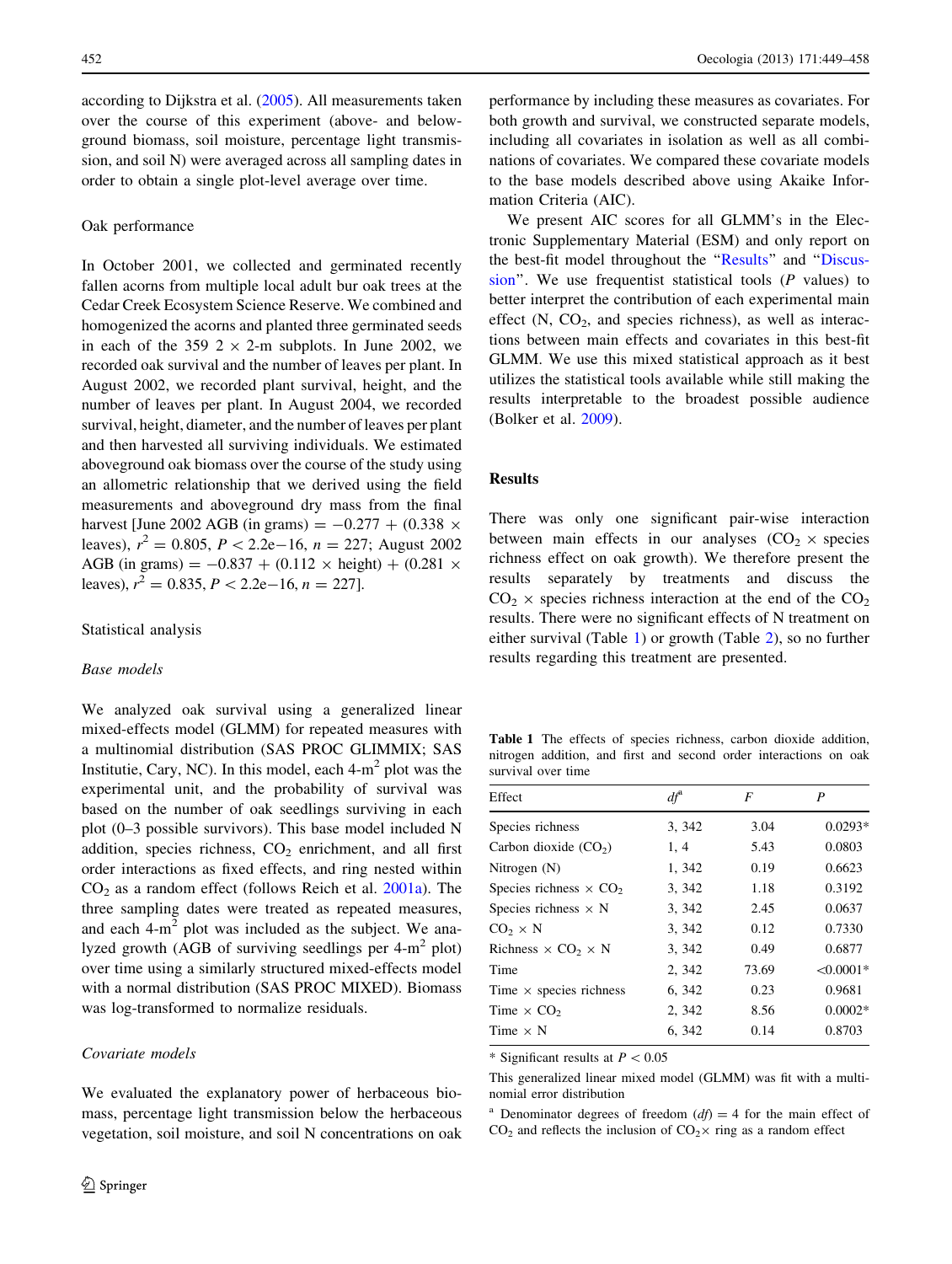<span id="page-4-0"></span>Table 2 The base model (without covariates) and the best-fit model (with covariates) examining the effects of species richness,  $CO<sub>2</sub>$ addition, and N addition on oak growth over time

| Effect                                       | $df^{\mathrm{a}}$ | Without<br>covariates |             | With<br>covariates |             |
|----------------------------------------------|-------------------|-----------------------|-------------|--------------------|-------------|
|                                              |                   | F                     | P           | F                  | P           |
| Species richness                             | 3, 205            | 8.60                  | $< 0.0001*$ | 1.85               | 0.1401      |
| CO <sub>2</sub>                              | 1, 4              | 2.15                  | 0.2168      | 0.28               | 0.6226      |
| N                                            | 1, 205            | 0.35                  | 0.5559      | 0.25               | 0.6169      |
| Species<br>richness $\times$ CO <sub>2</sub> | 3, 205            | 2.83                  | $0.0395*$   | 2.57               | 0.0556      |
| Species<br>richness $\times$ N               | 3, 205            | 0.77                  | 0.5118      | 1.25               | 0.2913      |
| $CO2 \times N$                               | 1, 205            | 0.10                  | 0.7478      | 0.51               | 0.4755      |
| Richness $\times$ CO <sub>2</sub> $\times$ N | 3, 205            | 0.90                  | 0.4433      | 2.09               | 0.1032      |
| Time                                         | 2, 205            | 39.98                 | $< 0.0001*$ | 40.59              | $< 0.0001*$ |
| Time $\times$ species<br>richness            | 6, 205            | 8.28                  | $< 0.0001*$ | 7.98               | $< 0.0001*$ |
| Time $\times$ CO <sub>2</sub>                | 2, 205            | 3.24                  | $0.0412*$   | 2.82               | 0.0617      |
| Time $\times$ N                              | 2, 205            | 0.52                  | 0.5961      | 0.54               | 0.5808      |
| Nitrate                                      | 1, 205            |                       |             | 69.45              | $<0.0001*$  |
| Moisture                                     | 1, 205            |                       |             | 1.35               | 0.2468      |

\* Significant results at  $P < 0.05$ 

<sup>a</sup> Denominator degrees of freedom are shown for the model including covariates. For the model not including covariates, denominator degrees of freedom for all effects other than  $CO<sub>2</sub> = 207$ . In both models, denominator  $df = 4$  for the main effect of CO<sub>2</sub> and reflects the inclusion of CO<sub>2</sub>× ring as a random effect

#### Species richness

The best main-effect predictor of both oak survival and growth was herbaceous species richness (Tables [1,](#page-3-0) 2, respectively). Oak survival was lowest (34 %) in the monoculture plots and highest (54 and 49 %) in the most species rich plots (9- and 16-species, respectively) (Fig. 1; Table [1](#page-3-0)). These responses were evident within 8 months of planting the oaks (by June 2002) and did not change significantly between June 2002 and the harvest date in August 2004.

The surviving oak seedlings grew equally well across species richness levels during the first 8 months of the experiment, at which point seedlings in higher diversity treatments nearly stopped growing, while seedlings in single-species plots continued to grow (Table 2). By the final sampling date, oak growth (measured as total aboveground biomass per plant) was more than fourfold greater in herbaceous monoculture plots than in high species richness plots (averaged across  $CO<sub>2</sub>$  treatments; Fig. 2).



Fig. 1 Proportion of oaks surviving in one-, four-, nine-, and 16-species plots. *Bars*: mean  $\pm$  standard error (SE) of the raw proportion survival measurement. Displayed results are averaged across sampling dates. Tukey tests for multiple comparisons between diversity levels were not possible using the generalized linear mixed model (GLMM) with a multinomial distribution in the SAS program; for this reason letters indicating significance between groups are not displayed



Fig. 2 Final aboveground biomass of oak seedlings in relation to planted species richness at two carbon dioxide  $(CO<sub>2</sub>)$  levels. Decreased oak growth due to herbaceous diversity was determined using Tukey–Kramer multiple comparisons and is denoted using letters (a vs. b). Due to significant interactions between  $CO<sub>2</sub>$ enrichment and species richness, differences in oak growth at different levels of  $CO<sub>2</sub>$  enrichment were also determined using Tukey–Kramer multiple comparisons and are denoted using asterisks (double asterisks vs. asterisks)

# Elevated  $CO<sub>2</sub>$

Atmospheric  $CO<sub>2</sub>$  enrichment had an initial positive effect on oak survival in June 2002, but the strength of the effect was weak by August 2004, resulting in a significant  $CO<sub>2</sub>$ enrichment by time interaction on oak survival  $(F_{2,342} = 8.56, P = 0.0002)$  $(F_{2,342} = 8.56, P = 0.0002)$  $(F_{2,342} = 8.56, P = 0.0002)$  (Table [1;](#page-3-0) Fig. 3). There were no interactions between  $CO<sub>2</sub>$  and any of the other main effects on oak survival.

 $CO<sub>2</sub>$  enrichment had no effect on oak growth rates averaged across sampling dates (Table 2). However, there was a significant  $CO<sub>2</sub>$  enrichment by time interaction  $(F_{2,205} = 3.24, P = 0.0412)$  because seedlings grown in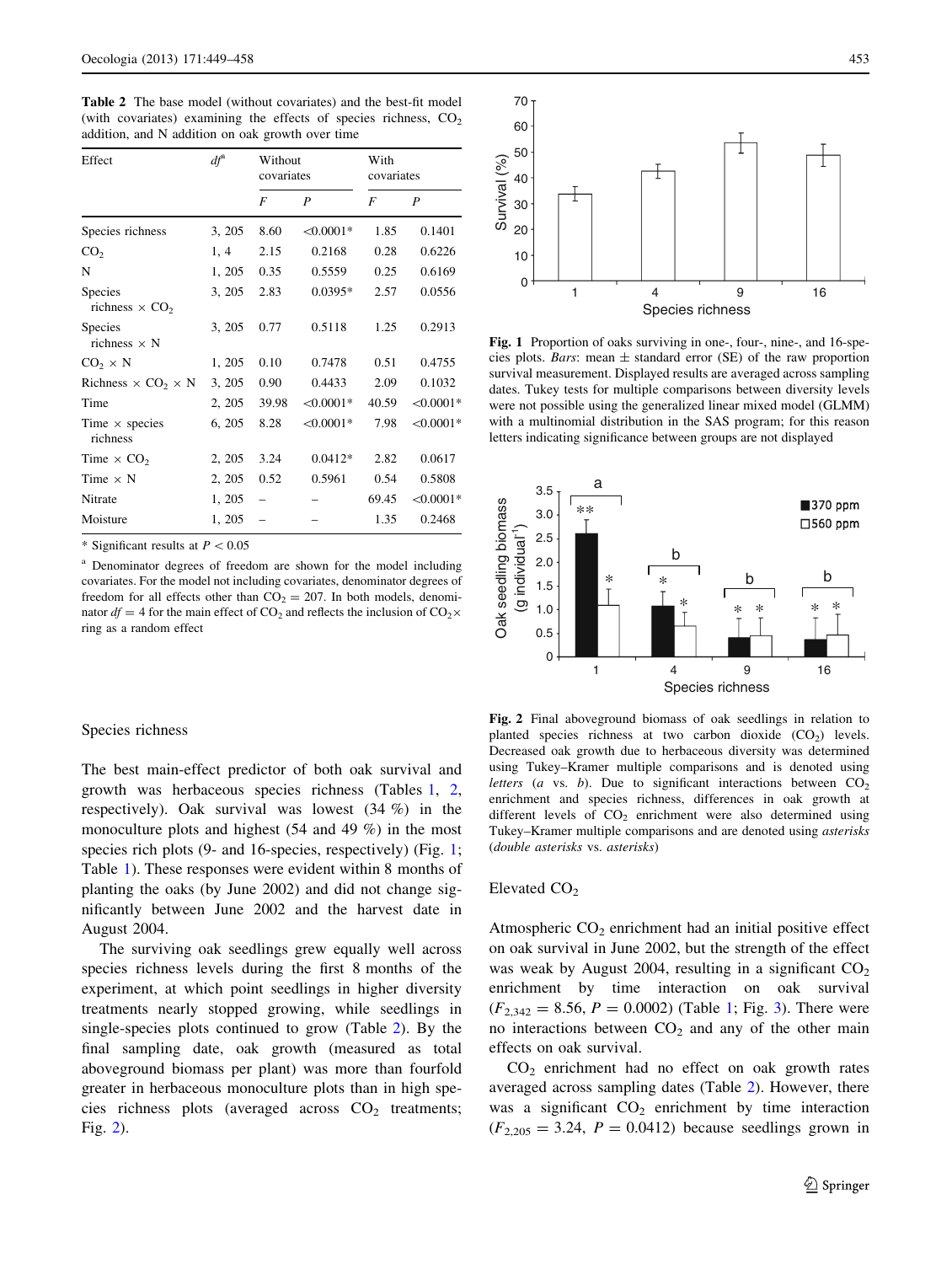<span id="page-5-0"></span>

Fig. 3 Oak survival at two  $CO<sub>2</sub>$  levels, averaged over the three sampling dates. Bars: mean  $\pm$  SE of the raw proportion survival measurement. Tukey tests for multiple comparisons between different levels of  $CO<sub>2</sub>$  and time were not possible using the GLMM with a multinomial distribution in the SAS program; for this reason letters indicating significance between groups are not displayed

 $CO<sub>2</sub>$  enriched plots grew less than in ambient plots in the latter part of the study (Table [2\)](#page-4-0). There was also a significant species richness  $\times$  CO<sub>2</sub> enrichment interaction, driven mostly by the significantly greater growth of oaks in herbaceous monoculture plots under ambient  $CO<sub>2</sub>$  conditions (Table [2](#page-4-0); Fig. [2](#page-4-0)). Further, the two-way interactions between species richness and time,  $CO<sub>2</sub>$  and time, and species richness and  $CO<sub>2</sub>$  indicate that the significantly greater growth in the monoculture plots (one-species) by August 2004 was almost exclusively due to older oaks growing in ambient  $CO<sub>2</sub>$  $CO<sub>2</sub>$  $CO<sub>2</sub>$  conditions (Fig. 2).

## Covariate models

Oak survival The best-fit and most parsimonious model for oak survival was the base model that included only the manipulated factors, with no covariates included  $(AIC =$ 18723.08; ESM 1). This finding indicates that none of the variables measured in the experiment either added additional explanatory power beyond that already included by species richness and  $CO<sub>2</sub>$  enrichment or better explain survival responses if these measures co-vary with treatments.

Oak growth The best-fit and most parsimonious model for oak growth included soil moisture and extractable soil nitrate as covariates ( $AIC = -742.6$ ; ESM 1). Soil nitrate explained the largest amount of growth variance, and the combination of reduced soil moisture and reduced soil nitrate explained the reduced oak growth found in high diversity plots, enriched  $CO<sub>2</sub>$  plots, and the  $CO<sub>2</sub> \times$  time interaction (Table [2\)](#page-4-0).

Our results support the hypotheses that loss of plant

# **Discussion**

woody encroachment into grassland ecosystems. Impor $t$  tantly, the  $CO<sub>2</sub>$  results and species richness results appear to describe opposing trends because the drivers are moving in opposite directions in the natural world (decreasing species richness and increasing  $CO<sub>2</sub>$ ). However, the mechanisms that underlie both patterns are very similar, with increased  $CO<sub>2</sub>$  and increased species richness both increasing herbaceous biomass which (1) increases belowground competition for resources and (2) increases facilitation of early plant survival under a more diverse plant canopy.

Hypotheses 1 and 2: decreased herbaceous species diversity limits early oak survival but promotes oak growth later in development

Our findings demonstrate that herbaceous species diversity facilitates early oak seedling survival. We suggest that this diversity effect is due to the amelioration of plant stress under more diverse herbaceous canopies where temperature, humidity, and shallow soil moisture may be buffered by increased herbaceous cover. For the purposes of our experiment, we measured herbaceous biomass, and found that it did not directly explain a significant proportion of the growth response or the survival response (ESM 1). Although we did not measure the micro-climate variables directly related to facilitation in 2001–2004, we did measure some of them in 2010 in these same plots to better understand our results. This more recent work demonstrated that increasing herbaceous diversity slightly increased surface soil moisture (0–6 cm) in 16-species plots compared with one-species plots and that higher diversity plots were, on average,  $1.7 \text{ }^{\circ}\text{C}$  cooler than onespecies plots. This interpretation (of amelioration of surface stress by higher diversity communities) is further corroborated by results from 2006 in BioCON, where during a dry summer, soil moisture at a depth of 0–17 cm was slightly higher in diverse plots than monocultures, whereas in deeper horizons, increasing diversity reduced soil moisture (Adair et al. [2011](#page-8-0)). Further work should be conducted in this area to show a direct causal relationship between micro-climate variables and plant facilitation at this site.

Positive facilitative relationships between aboveground cover and seedling survival have been documented in grasslands (Dickie et al. [2007](#page-8-0)), shrublands (Cuesta et al. [2010](#page-8-0)), and temperate forest gaps (Montgomery et al. [2010](#page-9-0)), although evidence for a relationship between herbaceous cover and shrub invasion in southwestern arid grasslands of the USA is varied (Van Auken and Bush [1997](#page-9-0); Brown and Archer [1999](#page-8-0); Van Auken [2000](#page-9-0)). In those examples where herbaceous biomass has been found to increase seedling survival, aboveground cover protects small seedlings from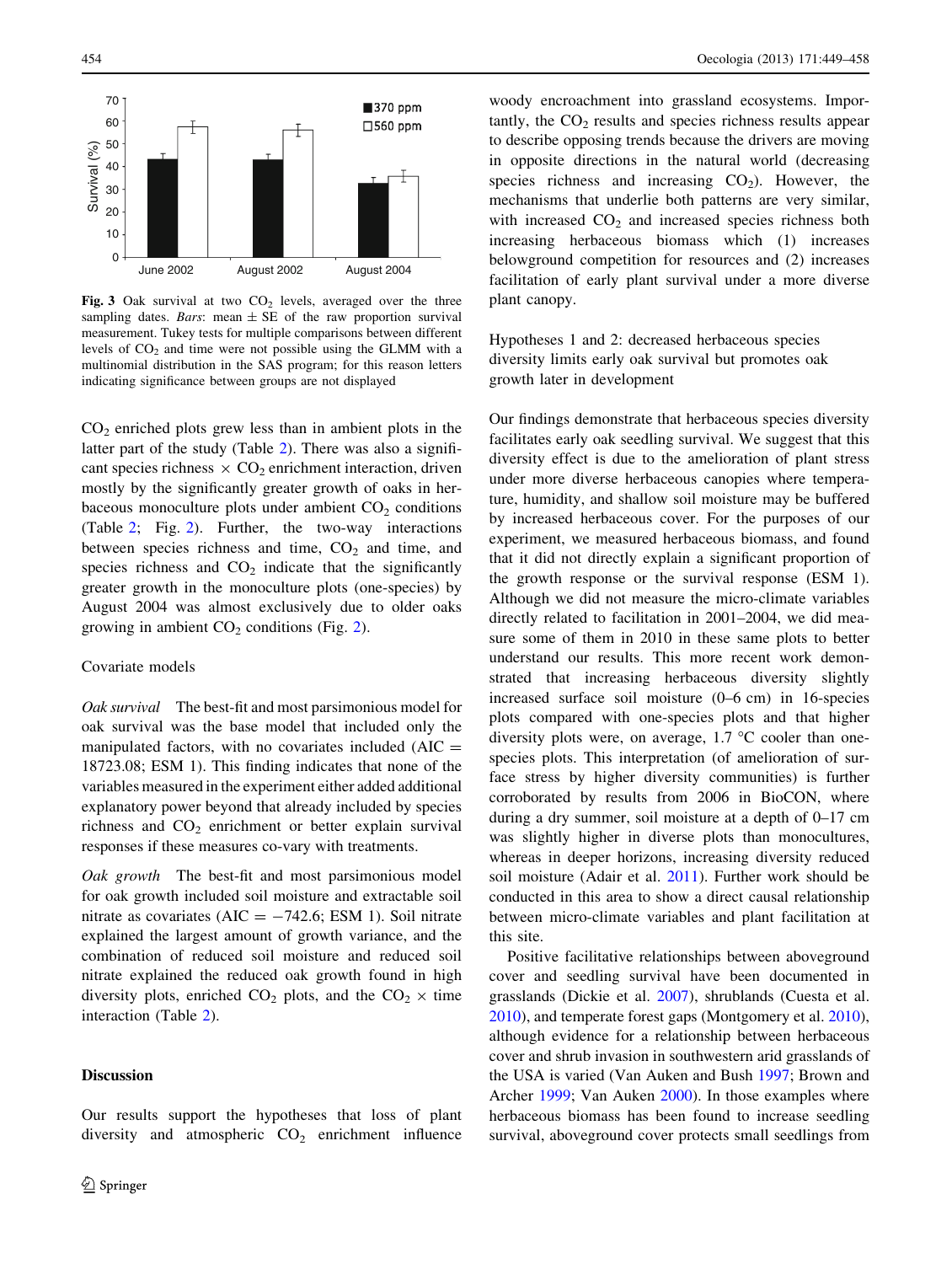some type of environmental severity (e.g., extreme temperatures, increased surface soil drying, and increased rates of evapotranspiration). Aboveground cover may be particularly important for smaller/younger seedlings, which tend to have less well-developed root systems and less nonstructural C reserves to survive short periods of stress (Niinemets [2010\)](#page-9-0). As plants grow in size, their root systems become more developed, and they become less susceptible to short periods of extreme abiotic conditions. Indeed, we found a facilitative effect of herbaceous diversity for small oak survival, but following initial establishment, loss of plant diversity did not further decrease the survival of larger oak seedlings. We predict that this was likely because larger seedlings were less susceptible to environmental stressors.

Surviving oaks in low-diversity plots grew rapidly after the first year, which was due to a greater availability of soil N and soil moisture in the absence of strong competition from neighbors (Table [2\)](#page-4-0). Indeed, soil moisture is one of the most important factors determining regional range limits for woody species (Staver et al. [2011;](#page-9-0) but see Brown and Archer [1999\)](#page-8-0). In contrast, oaks in higher diversity plots grew very little after the first 8 months because of intense competition for soil resources from herbaceous plants (Table [2](#page-4-0)). We propose that the increase in competition intensity with oak age is due to greater absolute resource requirements as oaks grow (and decreasing influence of resources from acorns; Ovington and MacRae [1960](#page-9-0)). Increased resource requirements as plants grow should result in increased growth limitations, which was evident for the oldest plants growing in the highest diversity plots. Soil N is the most limiting resource in grasslands at this field site (Tilman [1987](#page-9-0)), and limited availability of extractable soil nitrogen (nitrate) was the best covariate predictor of oak growth at each individual time point (Table [2](#page-4-0)). This resulted in little difference in oak growth between diversity levels at the beginning of the study due to little need for N, but significantly less growth of oaks in high-diversity plots over time.

This fits well with evidence that herbaceous species richness is positively related to biomass production in grasslands (Tilman et al. [2001;](#page-9-0) Reich et al. [2001a](#page-9-0); van Ruijven and Berendse [2003](#page-9-0); Roscher et al. [2005](#page-9-0); Isbell et al. [2011\)](#page-8-0) and that this often leads to decreased availability of resources at higher levels of plant diversity (Tilman et al. [1997b;](#page-9-0) Dijkstra et al. [2005](#page-8-0); Reich [2009](#page-9-0)). Further, work on woody encroachment patterns in the semi-arid southwestern USA demonstrates a similar pattern between woody growth limitation and belowground competition for resources. While woody growth does not appear to be significantly affected by aboveground or overall competition in these systems (usually attributed to grazing, not diversity; Brown and Archer [1989](#page-8-0); Van Auken

and Bush [1997;](#page-9-0) Brown and Archer [1999\)](#page-8-0), there is strong evidence that woody seedlings compete heavily with herbaceous species for belowground resources (Van Auken and Bush [1997](#page-9-0)) and that this may affect woody encroachment patterns.

Hypotheses 3 and 4:  $CO<sub>2</sub>$  enrichment increases oak performance due to increased soil water availability and N deposition decreases oak performance due to increased herbaceous productivity and competition for other limiting resources

Contrary to our original hypothesis, our data demonstrate that the effect of  $CO<sub>2</sub>$  enrichment on woody encroachment is not consistently positive, but instead also depends on oak ontogenetic stage. Atmospheric  $CO<sub>2</sub>$  enrichment had a positive effect on oak survival at the beginning of the study and a negative effect on growth of surviving oaks, especially at low levels of plant diversity. The positive effect of  $CO<sub>2</sub>$  enrichment on early oak survival may have been the result of higher herbaceous biomass in high  $CO<sub>2</sub>$  plots (12 % higher than in ambient  $CO<sub>2</sub>$  plots; Reich et al. [2001a\)](#page-9-0) and amelioration of surface soil moisture in high  $CO<sub>2</sub>$  plots (Adair et al. [2011](#page-8-0)). Although there was no direct effect of herbaceous biomass on oak survival or growth (ESM 1), increased herbaceous cover in elevated  $CO<sub>2</sub>$  plots may have reduced abiotic stress for the germinating oak acorns under the denser herbaceous canopy. This pattern also emerged early on in oak development when oaks were smaller and likely more vulnerable to abiotic stressors, such as heat and drought (Niinemets [2010](#page-9-0)).

Subsequently, the positive  $CO<sub>2</sub>$  effect for survival transitioned to competition for resources as the oaks grew. CO2 enrichment decreased longer term oak growth rates because older seedlings in  $CO<sub>2</sub>$ -enriched plots experienced more intense competition for resources, which limited oak growth over time. The enhanced oak growth effect was most evident in ambient  $CO_2$ -monoculture plots, where competition intensity was lowest due to low competition from both low herbaceous diversity and a lack of  $CO<sub>2</sub>$ fertilization (which in combination resulted in lower herbaceous biomass than in plots with higher diversity or elevated  $CO<sub>2</sub>$ ).

The negative effect of  $CO<sub>2</sub>$  enrichment on oak growth is surprising and important in the context of recent work on the singular effect of  $CO<sub>2</sub>$  enrichment on woody encroachment (Bond and Midgley [2000;](#page-8-0) Polley et al. [2003](#page-9-0); Davis et al. [2007;](#page-8-0) Staver et al. [2011](#page-9-0)). These recent studies suggest that  $CO<sub>2</sub>$  enrichment should have positive effects on overall trends in woody encroachment (Davis et al. [2007](#page-8-0)) due to enhanced WUE (Polley et al. [2003](#page-9-0)) and subsequent access to limiting soil moisture (Staver et al. [2011](#page-9-0)), as well as to increased total C availability for woody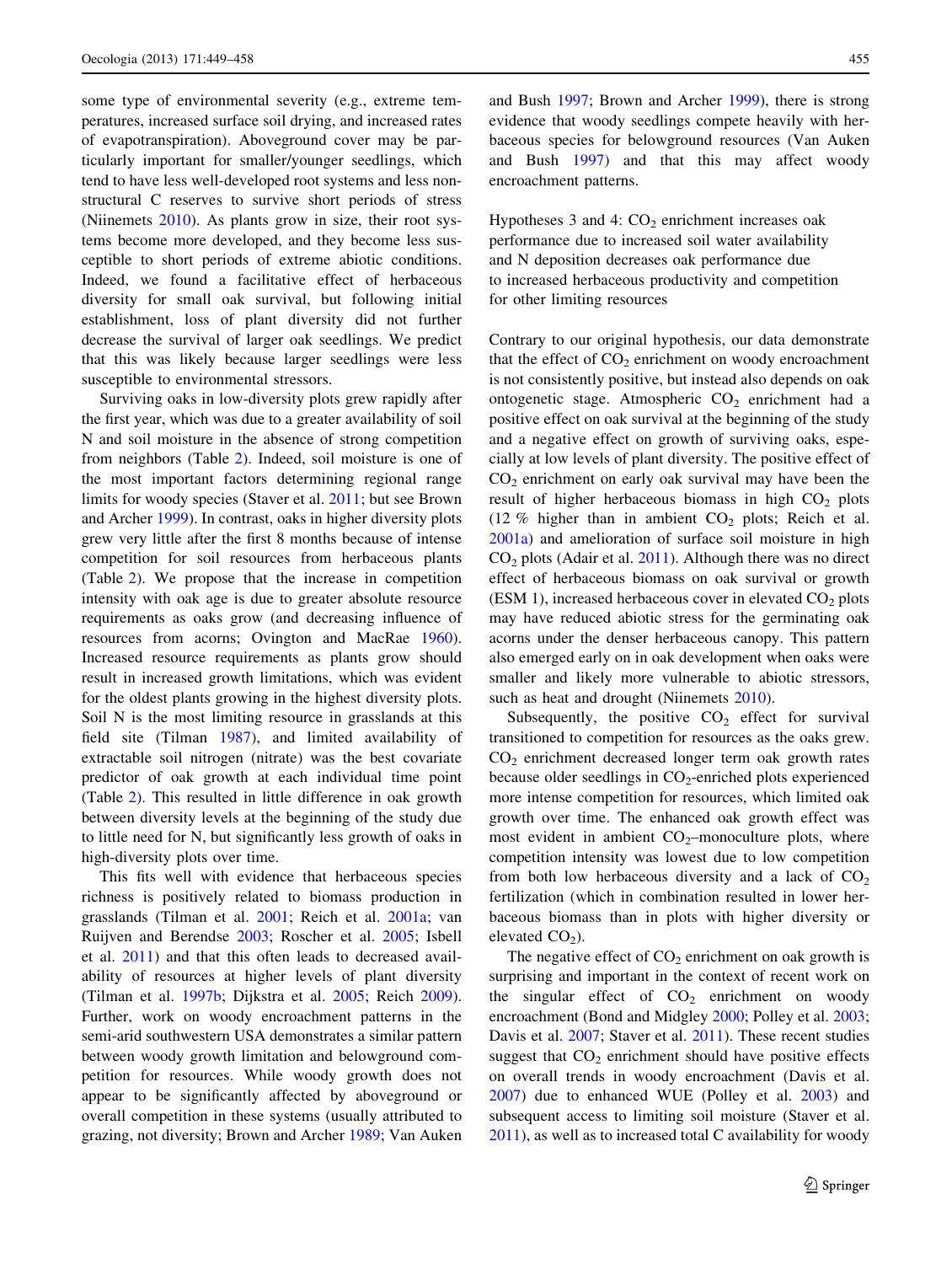species that need to invest large amounts of energy towards re-sprouting after fire (Bond and Midgley [2000\)](#page-8-0). Our results suggest that as oaks encroach into grasslands, herbaceous species may respond quickly to increased  $CO<sub>2</sub>$ enrichment and grow more due to the  $CO<sub>2</sub>$  fertilization effect. When oaks arrive into higher biomass grasslands following increases in levels of atmospheric  $CO<sub>2</sub>$ , they may be more limited by competition from greater herbaceous biomass than they are facilitated by  $CO<sub>2</sub>$  enrichment (e.g., Davis et al. [2007\)](#page-8-0). We predict that while possibly this has strong implications for how we interpret future trends of woody encroachment in grasslands, past trends in woody encroachment may have been more strongly controlled by increasing levels of atmospheric  $CO<sub>2</sub>$  due to the greater response potential at lower levels of  $CO<sub>2</sub>$  (Kgope et al. [2009\)](#page-8-0).

Also contrary to our original hypothesis, N addition had no detectable effect on oak survival or growth over time. The reason for this is unclear, but may be in part due to the lower concentrations of N applied compared with similar studies at this site (Davis et al. [1999\)](#page-8-0) and the impact of these on the multiple resource factors that are important (light, water, and N). For example, the BioCON N addition strongly increased soil N pools, but also increased competition for those pools (Reich et al. [2001a;](#page-9-0) Reich [2009](#page-9-0)), while also slightly decreasing soil water supply (Reich [2009;](#page-9-0) Adair et al. [2011](#page-8-0)) and increasing light transmission (through a compositional shift towards vertical grasses; Reich [2009\)](#page-9-0). It is possible that in terms of impacts on oak performance, increased root competition (Davis et al. [1998,](#page-8-0) [1999;](#page-8-0) Reich [2009\)](#page-9-0) and lower soil water content (Reich [2009;](#page-9-0) Adair et al. [2011\)](#page-8-0) offset possible positive impacts of greater soil N pools and higher light availability (Reich [2009\)](#page-9-0).

## Synthesis

Woody encroachment into grassland communities is a widespread phenomenon that drives changes in community and ecosystem-level processes. Our findings demonstrate that the simultaneous loss of herbaceous plant diversity and increasing atmospheric  $CO<sub>2</sub>$  concentrations associated with global environmental change will affect oak encroachment into grasslands. Due to the divergent trajectories of species richness and atmospheric  $CO<sub>2</sub>$  concentrations (decreasing species richness and increasing  $CO<sub>2</sub>$  concentrations), these results indicate that woody encroachment will be affected in divergent ways and that those divergent effects will themselves vary depending upon the oak life stage and process in question.

In this experiment, survival was 15–20 % lower in herbaceous monoculture than in high-diversity plots. Thus,

if local plant diversity is driven to a low level, oak establishment may become increasingly rare. However, atmospheric  $CO<sub>2</sub>$  enrichment may counteract this trend; in our experiment, a  $CO<sub>2</sub>$  doubling buffered the survival reduction in low-diversity plots and increased initial oak survival by approximately 14 %. The magnitude of species loss paired with the degree of atmospheric  $CO<sub>2</sub>$  enrichment will determine the actual outcome of these trends for early oak establishment.

For oaks that establish, however, decreased plant diversity may prove beneficial. We found that surviving oaks grew twice as much in one-species plots than they did in 16-species plots. Oak growth was only modestly counteracted by a  $CO<sub>2</sub>$  doubling (17 % growth reduction in lower diversity plots). Further, the actual conversion of these grasslands into closed canopy forests will depend heavily on oak growth: past research has shown that woody encroachment rates are strongly controlled by the ability of oaks to grow into larger size classes and eventually escape from under the herbaceous canopy (Bond and Midgley [2000](#page-8-0)). The strong growth advantage of oaks growing in lower diversity plots, regardless of  $CO<sub>2</sub>$  concentrations, suggests that loss of species richness may have an overall positive effect on woody encroachment in lower diversity grassland patches.

In a broader theoretical context, our findings support the notion that both competition and facilitation are operating in these plant communities. Young plants are particularly sensitive to severe environmental conditions and thus benefit from the facilitative effects of higher total community biomass, which can ameliorate harsh environmental conditions. As plants grow and become less susceptible to environmental stress in terms of survival, however, the positive effects of facilitation diminish and resource competition becomes a stronger determinant of plant growth and, hence, longer term plant performance. Thus, overall community composition in these grasslands may be structured by a balance that promotes the establishment of colonizers in areas of high plant diversity through facilitation, but this higher diversity later limits overall growth through increased interspecific competition.

Acknowledgments This research was supported by the Department of Energy Program for Ecological Research Grant DE-FG02- 96ER62291, the National Science Foundation Long-term Ecological Research Grant DEB-0080382, the NSF Long-term Research in Environmental Biology DEB-0716587, the University of Minnesota, the University of Wisconsin–Milwaukee (UWM) AOP program, the UWM Department of Biological Sciences, and the NSF Graduate Research Fellowship Program. IAD was additionally supported by the New Zealand Ministry of Science and Innovation (Ecosystem Resilience OBI). We thank Sarah Christman and all other Cedar Creek interns for field assistance, and Joe Mascaro and Ramesh Laungani for helpful comments during the writing process. The authors declare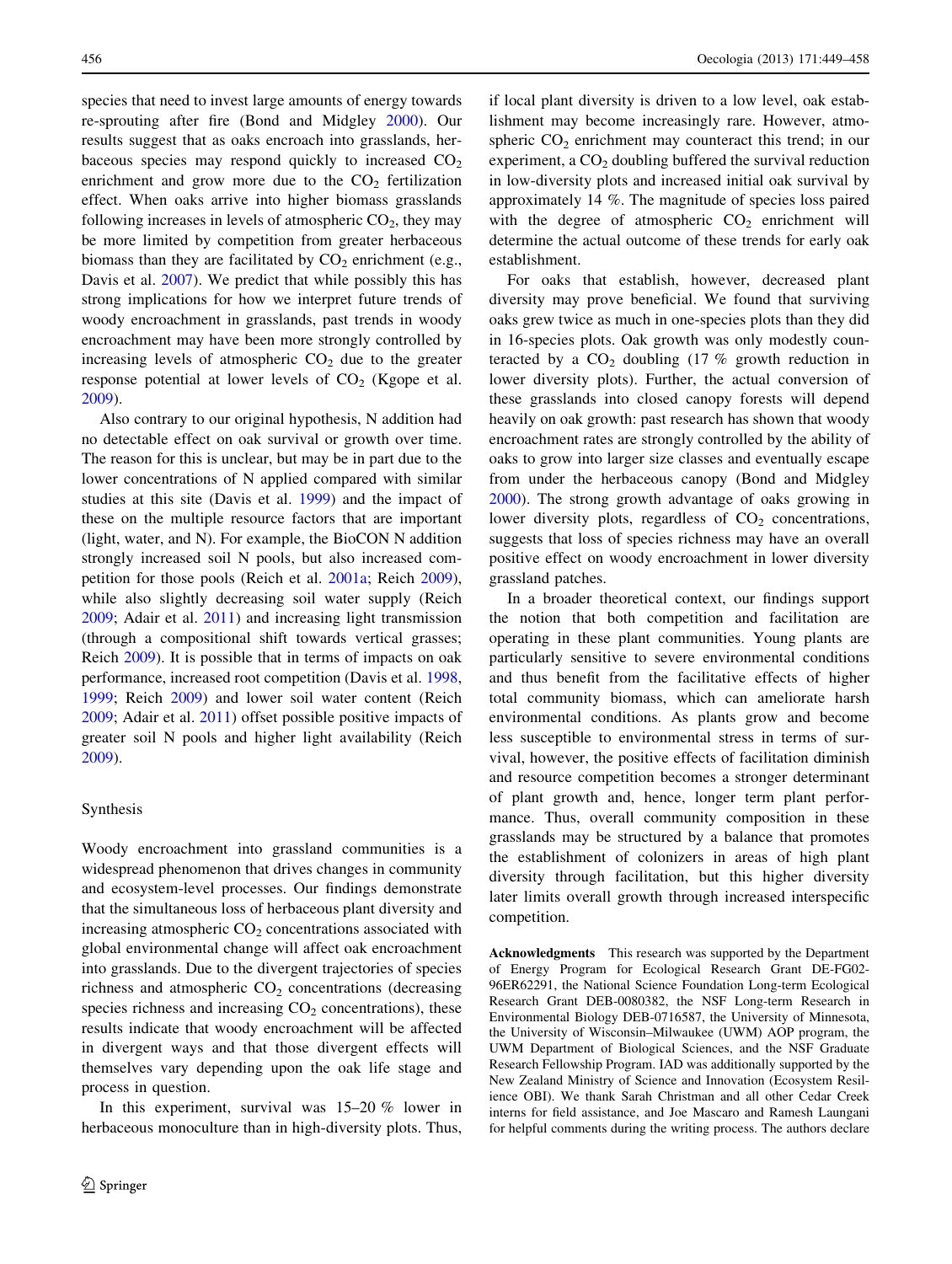<span id="page-8-0"></span>that they have no conflict of interest and that all experiments were conducted in compliance with U.S. law.

## References

- Abrams PA (1995) Monotonic or unimodal diversity-productivity gradients: what does competition theory predict? Ecology 76:2019–2027
- Adair CE, Reich PB, Trost JJ, Hobbie SE (2011) Elevated  $CO<sub>2</sub>$ stimulates grassland soil respiration by increasing carbon inputs rather than by enhancing soil moisture. Glob Change Biol 17:3546–3563
- Adler PB, Seabloom EW, Borer ET, Hillebrand H, Hautier Y, Hector A, Harpole WS, O'halloran LR, Grace JB, Anderson TM, Bakker JD, Biederman LA, Brown CS, Buckley YM, Calabrese LB, Chu C-J, Cleland EE, Collins SL, Cottingham KL, Crawley MJ, Damschen EI, Davies KF, Decrappeo NM, Fay PA, Firn J, Frater P, Gasarch EI, Gruner DS, Hagenah N, Hille Ris Lambers J, Humphries H, Jin VL, Kay AD, Kirkman KP, Klein JA, Knops JMH, La Pierre KJ, Lambrinos JG, Li W, Macdougall AS, Mcculley RL, Melbourne BA, Mitchell CE, Moore JL, Morgan JW, Mortensen B, Orrock JL, Prober SM, Pyke DA, Risch AC, Schuetz M, Smith MD, Stevens CJ, Sullivan LL, Wang G, Wragg PD, Wright JP, Yang LH (2011) Productivity is a poor predictor of plant species richness. Science 333:1750–1753. doi: [10.1126/science.1204498](http://dx.doi.org/10.1126/science.1204498)
- Archer S (1989) Have southern Texas savannas been converted to woodlands in recent history? Am Nat 134:545–561
- Archer S, Schimel D, Holland E (1995) Mechanisms of shrubland expansion: land use, climate or  $CO<sub>2</sub>$ ? Climatic Change 29:91–99
- Barger NN, Archer SR, Campbell JL, Huang C-Y, Morton JA, Knapp AK (2011) Woody plant proliferation in North American drylands: a synthesis of impacts on ecosystem carbon balance. J Geophys Res 116:G00K07. doi:[10.1029/2010JG001506](http://dx.doi.org/10.1029/2010JG001506)
- Bengtsson J, Engelhardt K, Giller P, Hobbie S, Lawrence D, Levine J, Vila M, Wolters V (2002) Slippin' and slidin' between the scales: the scaling components of biodiversity–ecosystem functioning relations. In: Loreau M, Naeem S, Inchausti P (eds) Biodiversity and ecosystem functioning synthesis and perspectives. Oxford University Press, New York, pp 209–220
- Bertness M, Callaway R (1994) Positive interactions in communities. Trends Ecol Evol 9:191–193
- Bolker B, Brooks M, Clark C, Geange S, Poulsen J, Stevens M, White J (2009) Generalized linear mixed models: a practical guide for ecology and evolution. Trends Ecol Evol 24:127–135
- Bond WJ, Midgley GF (2000) A proposed  $CO_2$ -controlled mechanism of woody plant invasion in grasslands and savannas. Glob Change Biol 6:865–869
- Brown J, Archer S (1989) Woody plant invasion of grasslands: establishment of honey mesquite (Prosopis glandulosa var. glandulosa) on sites differing in herbaceous biomass and grazing history. Oecologia 80:19–26
- Brown J, Archer S (1999) Shrub invasion of grassland: recruitment is continuous and not regulated by herbaceous biomass or density. Ecology 80:2385–2396
- Bruno J, Stachowicz J, Bertness M (2003) Inclusion of facilitation into ecological theory. Trends Ecol Evol 18:119–125
- Bulleri F, Bruno J, Benedetti-Cecchi L (2008) Beyond competition: incorporating positive interactions between species to predict ecosystem invasibility. PLoS Biol 6:e162
- Bustamente-Sanchez MA, Armesto JJ, Halpern CB (2011) Biotic and abiotic controls on tree colonization in three early successional communities of Chiloé Island, Chile. J Ecol 99(1):228-299
- Callaway R (1995) Positive interactions among plants. Bot Rev 61:306–349
- Callaway R, Walker L (1997) Competition and facilitation: a synthetic approach to interactions in plant communities. Ecology 78:1958–1965
- Chase JM, Ryberg WA (2004) Connectivity, scale-dependence, and the productivity-diversity relationship. Ecol Lett 7:676–683. doi: [10.1111/j.1461-0248.2004.00622.x](http://dx.doi.org/10.1111/j.1461-0248.2004.00622.x)
- Classen A, Norby R, Campany C, Sides K (2010) Climate change alters seedling emergence and establishment in an old-field ecosystem. PLoS One e13476:1–8
- Cuesta B, Villar-Salvador P, Puértolas J, Rey Benayas JM, Michalet R (2010) Facilitation of Quercus ilex in Mediterranean shrubland is explained by both direct and indirect interactions mediated by herbs. J Ecol 98:687-696. doi[:10.1111/j.1365-2745.2010.01655.x](http://dx.doi.org/10.1111/j.1365-2745.2010.01655.x)
- Davis M, Wrage K, Reich P (1998) Competition between tree seedlings and herbaceous vegetation: support for a theory of resource supply and demand. J Ecol 86:652–661
- Davis M, Wrage K, Reich P, Tjoelker M, Schaeffer T, Muermann C (1999) Survival, growth, and photosynthesis of tree seedlings competing with herbaceous vegetation along a water-lightnitrogen gradient. Plant Ecol 145:341–350
- Davis MA, Reich PB, Knoll MJB, Dooley L, Hundtoft M, Attleson I (2007) Elevated atmospheric  $CO<sub>2</sub>$ : a nurse plant substitute for oak seedlings establishing in old fields. Glob Change Biol 13:2308–2316. doi[:10.1111/j.1365-2486.2007.01444.x](http://dx.doi.org/10.1111/j.1365-2486.2007.01444.x)
- Dickie IA, Schnitzer SA, Reich PB, Hobbie SE (2007) Is oak establishment in old-fields and savanna openings context dependent? J Ecol 95:309–320. doi:[10.1111/j.1365-2745.2006.](http://dx.doi.org/10.1111/j.1365-2745.2006.01202.x) [01202.x](http://dx.doi.org/10.1111/j.1365-2745.2006.01202.x)
- Dijkstra F, Hobbie S, Reich P, Knops J (2005) Divergent effects of elevated  $CO<sub>2</sub>$ , N fertilization, and plant diversity on soil C and N dynamics in a grassland field experiment. Plant Soil 272:41–52
- Fargione JE, Tilman D (2005) Diversity decreases invasion via both sampling and complementarity effects. Ecol Lett 8:604–611. doi: [10.1111/j.1461-0248.2005.00753.x](http://dx.doi.org/10.1111/j.1461-0248.2005.00753.x)
- Farrer EC, Goldberg DE (2011) Patterns and mechanisms of conspecific and heterospecific interactions in a dry perennial grassland. J Ecol 99(1):265–276
- Fensham R, Fairfax R, Archer S (2005) Rainfall, land use and woody vegetation cover change in semi-arid Australian savanna. Ecology 93:596–606
- Hoekstra JM, Boucher TM, Ricketts TH, Roberts C (2004) Confronting a biome crisis: global disparities of habitat loss and protection. Ecol Lett 8:23–29. doi:[10.1111/j.1461-0248.2004.](http://dx.doi.org/10.1111/j.1461-0248.2004.00686.x) [00686.x](http://dx.doi.org/10.1111/j.1461-0248.2004.00686.x)
- Isbell F, Calcagno V, Hector A, Connolly J, Harpole WS, Reich PB, Scherer-Lorenzen M, Schmid B, Tilman D, Van Ruijven J, Weigelt A, Wilsey BJ, Zavaleta ES, Loreau M (2011) High plant diversity is needed to maintain ecosystem services. Nature 477:199–202. doi[:10.1038/nature10282](http://dx.doi.org/10.1038/nature10282)
- Jackson R, Banner J, Jobbágy E, Pockman W, Wall D (2002) Ecosystem carbon loss with woody plant invasion of grasslands. Nature 418:623–626
- Kennedy T, Naeem S, Howe K, Knops J, Tilman D, Reich P (2002) Biodiversity as a barrier to ecological invasion. Nature 417:636–638
- Kgope BS, Bond WJ, Midgley GF (2009) Growth responses of African savanna trees implicate atmospheric  $[CO<sub>2</sub>]$  as a driver of past and current changes in savanna tree cover. Aust Ecol 35:451–463. doi:[10.1111/j.1442-9993.2009.02046.x](http://dx.doi.org/10.1111/j.1442-9993.2009.02046.x)
- Knapp AK, Briggs JM, Collins SL, Archer SR, Bret-Harte MS, Ewers BE, Peters DP, Young DR, Shaver GR, Pendall E, Cleary MB (2008) Shrub encroachment in North American grasslands: shifts in growth form dominance rapidly alters control of ecosystem carbon inputs. Glob Change Biol 14:615–623. doi[:10.1111/](http://dx.doi.org/10.1111/j.1365-2486.2007.01512.x) [j.1365-2486.2007.01512.x](http://dx.doi.org/10.1111/j.1365-2486.2007.01512.x)